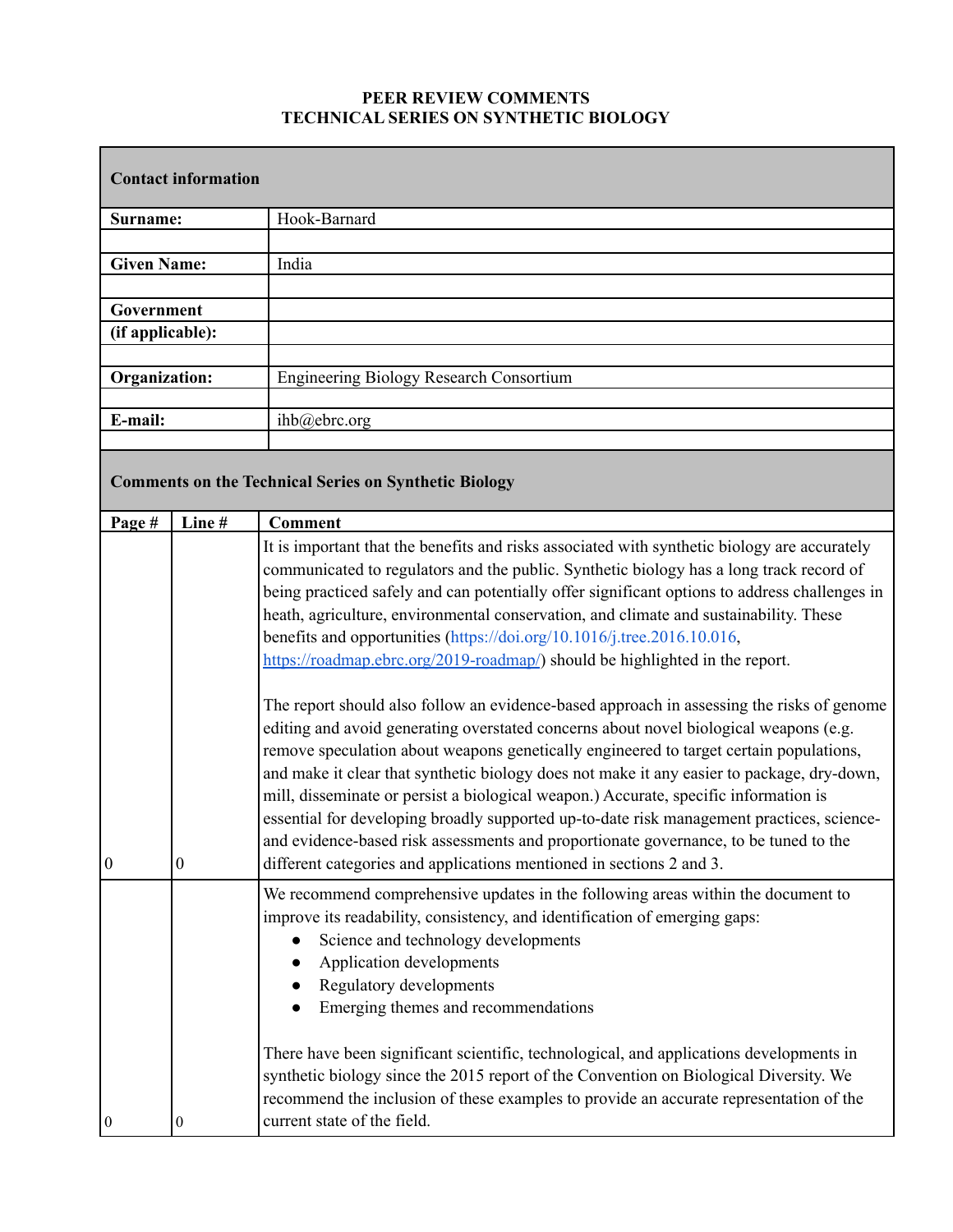|                  |   | [1] https://roadmap.ebrc.org/2019-roadmap/<br>[2] https://doi.org/10.1038/s41467-020-19092-2<br>We suggest the update to also include information on biosecurity incidents in the reporting                                                                                                                                                                                                                                                                                                                                                                                                                                                                                                                                               |
|------------------|---|-------------------------------------------------------------------------------------------------------------------------------------------------------------------------------------------------------------------------------------------------------------------------------------------------------------------------------------------------------------------------------------------------------------------------------------------------------------------------------------------------------------------------------------------------------------------------------------------------------------------------------------------------------------------------------------------------------------------------------------------|
|                  |   | and preceding period to enable evidence-based assessment of biosecurity risks and to<br>provide information on regulatory practices and their effectiveness.                                                                                                                                                                                                                                                                                                                                                                                                                                                                                                                                                                              |
|                  |   | As the regulatory landscape around synthetic biology clarifies, it is important to stress that<br>regulations help foster and guide the safe development of synthetic biology, but also do not<br>unnecessarily deter innovation and beneficial applications. We would like to especially<br>highlight the following three recommendation:                                                                                                                                                                                                                                                                                                                                                                                                |
|                  |   | Innovation often outpaces regulation. Regulatory systems must be able to rapidly<br>and appropriately respond to new technologies to enable deployment. CBD should<br>enable critical, constructive debate leading to reasonable and implementable<br>practices at short notice.                                                                                                                                                                                                                                                                                                                                                                                                                                                          |
|                  |   | While it is important to consider the economic, social, and cultural impacts<br>associated with synthetic biology, CBD should consider these concerns together<br>with the potential risk of stalling, delaying science and technology development,<br>which are urgently needed to address global environmental, sustainability, and<br>health challenges.                                                                                                                                                                                                                                                                                                                                                                               |
|                  |   | The presentation of digital information in the report is a concern, due to a lack of<br>$\bullet$<br>transparency (definition of derivatives, origin/uniqueness of digital sequence<br>information in databases) that may lead to confusion, require significant resources<br>both from researchers and regulators and could hamper innovation and<br>development of technologies to address global challenges. The discussion of<br>digital information should be placed in context of the CBD's other studies:                                                                                                                                                                                                                          |
| $\boldsymbol{0}$ | 0 | https://www.cbd.int/dsi-gr/2019-2020/studies/                                                                                                                                                                                                                                                                                                                                                                                                                                                                                                                                                                                                                                                                                             |
|                  |   | We believe the governance and regulation of synthetic biology at the international level<br>would benefit from a multilateral approach and recognize that no one entity is going to be<br>able to handle the global regulation of Synthetic Biology methods, products, and<br>deployments. To this end, we advocate for directly involved stakeholders coming to<br>agreements where possible. We recommend the following:                                                                                                                                                                                                                                                                                                                |
|                  |   | CBD should leverage participation from other international organizations which<br>also address aspects of synthetic biology (e.g. WHO, CITES, IUCN). It is valuable<br>that different views and approaches are developed with respect to risks and risk<br>management so that over time best-practices can develop.<br>Synthetic biology consortia (e.g. IGSC, EBRC) could play a key role, as they<br>$\bullet$<br>encourage standard behaviours amongst large numbers of relevant parties,<br>spanning government, academia, and industry. These parties help steer the<br>consortia and show encouraging adoption of norms. These do not replace<br>government and international regulations and oversight, but they can provide solid |
| $\boldsymbol{0}$ | 0 | groundwork from which regulations and oversight can be developed.                                                                                                                                                                                                                                                                                                                                                                                                                                                                                                                                                                                                                                                                         |
| 10               | 3 | Suggest: "essential function of (engineered) genomes and biological systems"                                                                                                                                                                                                                                                                                                                                                                                                                                                                                                                                                                                                                                                              |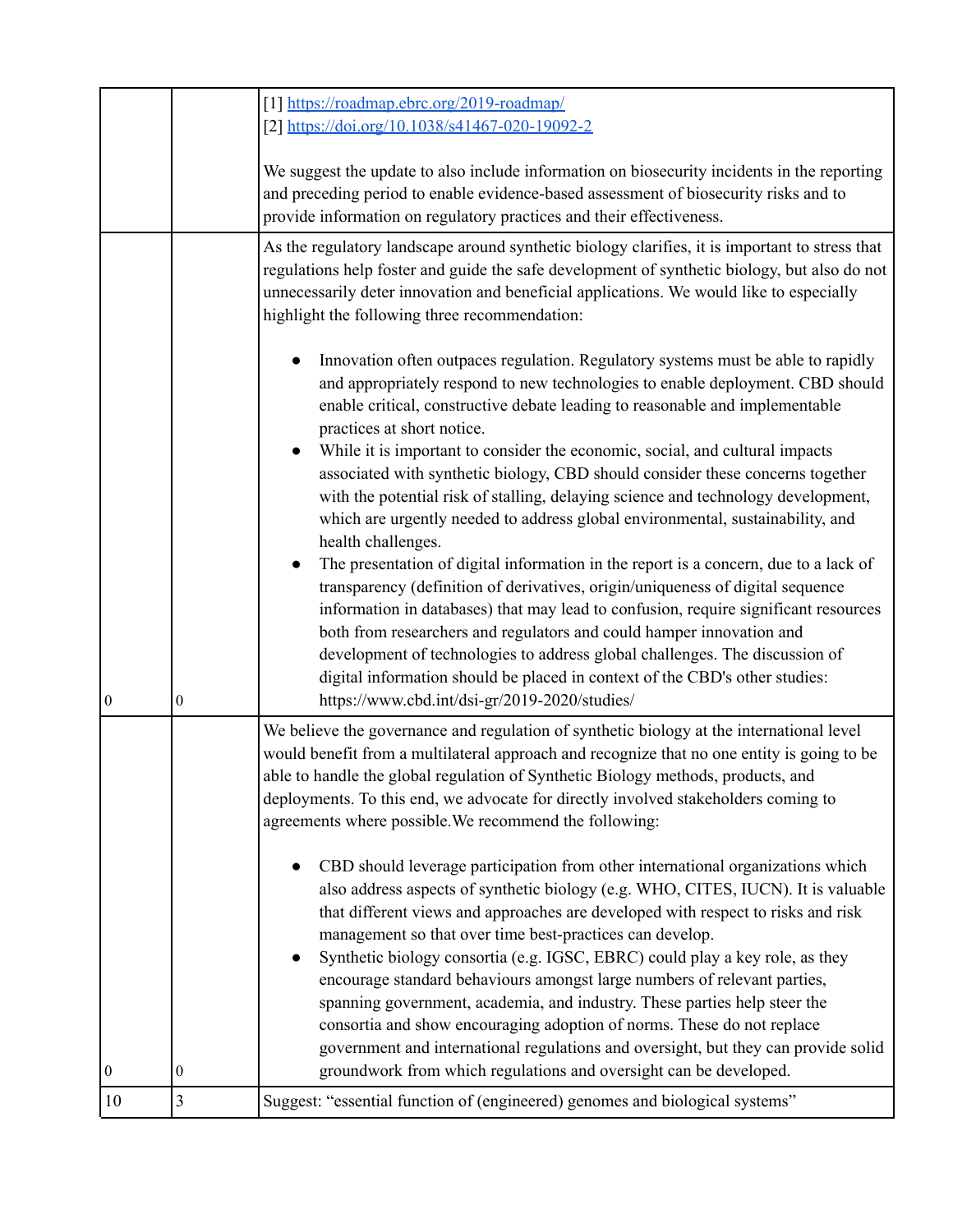| $11 - 12$ | Message<br>10        | How would this work in practice for contained industrial biotech products of synthetic<br>biology (e.g. squalene) for global product applications? How realistic is it to involve all<br>potential stakeholders a priori? How to balance Transparency for Consensus vs<br>Confidentiality for competitive Innovation?                                                                                                                                                                                                                                                                                                                                                                         |
|-----------|----------------------|-----------------------------------------------------------------------------------------------------------------------------------------------------------------------------------------------------------------------------------------------------------------------------------------------------------------------------------------------------------------------------------------------------------------------------------------------------------------------------------------------------------------------------------------------------------------------------------------------------------------------------------------------------------------------------------------------|
| $12 - 13$ | Message<br>$11 - 13$ | Same remark as for message 10                                                                                                                                                                                                                                                                                                                                                                                                                                                                                                                                                                                                                                                                 |
| 13        | 40                   | Table 1 row 1, column 2, bullet 3 mentions recreation of 'extinct infectious horsepox' as a<br>very specific use of synthetic biology in a research context. The remainder of the bulleted<br>items in this row and column are all categorical applications of synthetic biology -<br>recommendation that this bullet, too, reflect a category of usage rather than a specific, one<br>time use, e.g. 'synthesis of viral genomes from chemically synthesized DNA fragments'.                                                                                                                                                                                                                 |
| 13        | $23 - 26$            | Agree with this statement. No one entity is going to be able to handle global regulation of<br>Synthetic Biology methods, products, and deployments.                                                                                                                                                                                                                                                                                                                                                                                                                                                                                                                                          |
| 16        | 25-27                | Agree with this statement. Potential impacts of Synthetic Biology on the conservation and<br>sustainable use of biological diversity cannot be generalized. Recommend applications to<br>be considered on a case-by-case basis.                                                                                                                                                                                                                                                                                                                                                                                                                                                               |
| 17        | 25                   | Given the inclusion of enzymatic synthesis in this summary, recommendation to change the<br>title of the section to 'Synthesis of DNA' or 'Ex Vivo Synthesis of DNA'.                                                                                                                                                                                                                                                                                                                                                                                                                                                                                                                         |
| 17        | 29-30                | Recommendation that this sentence be removed or be rewritten to emphasize the<br>universality of the limitation on per-oligo synthesis length. No chemical or enzymatic<br>device, at present, can create gene-length strands of DNA without an assembly step. It is<br>unclear if this sentence is referring to devices that combine synthesis with assembly<br>protocols but lines 42-46 on this same page accurately describe the state of the art (in that<br>chemical and enzymatic synthesis is limited to oligo-length fragments which must then be<br>assembled).                                                                                                                     |
| 18        | $2 - 3$              | This sentence should clarify whether the benchtop devices described refer to any benchtop<br>device (low-throughput phosphoramidite synthesis machines have been available on the<br>benchtop for many years) or specifically to enzymatic devices capable of gene-length<br>synthesis. The timeline appears to refer to the latter.                                                                                                                                                                                                                                                                                                                                                          |
| 19        | 29                   | Rather than being a genetic element, Wolbachia is a bacterium that, in some genetic<br>contexts, impacts reproductive success of the host and can skew ratios of males and<br>females. There is not a consensus that Wolbachia should be classified as a Gene Drive.                                                                                                                                                                                                                                                                                                                                                                                                                          |
| 25        | 7                    | Recommend the sentence substitute "improved" with "transformed". DeepMind protein<br>folding paper was transformative for the field – showing improved fold prediction in some<br>cases with more than double the accuracy of previous state-of-the-art methods. If the intent<br>of this report is to communicate advances, this sentence should be rephrased to emphasize<br>the pace with which protein folding prediction is improving given that it was previously<br>considered a nearly unsolvable problem. C.f.<br>https://www.blopig.com/blog/2020/12/casp14-what-google-deepminds-alphafold-2-really-<br>achieved-and-what-it-means-for-protein-folding-biology-and-bioinformatics/ |
| 27        | 24-28                | Recommend the addition of a Build a synthetic Cell consortium (BaSyC<br>https://www.basyc.nl/) and EU Synthetic Cell initiative https://www.syntheticcell.eu/                                                                                                                                                                                                                                                                                                                                                                                                                                                                                                                                 |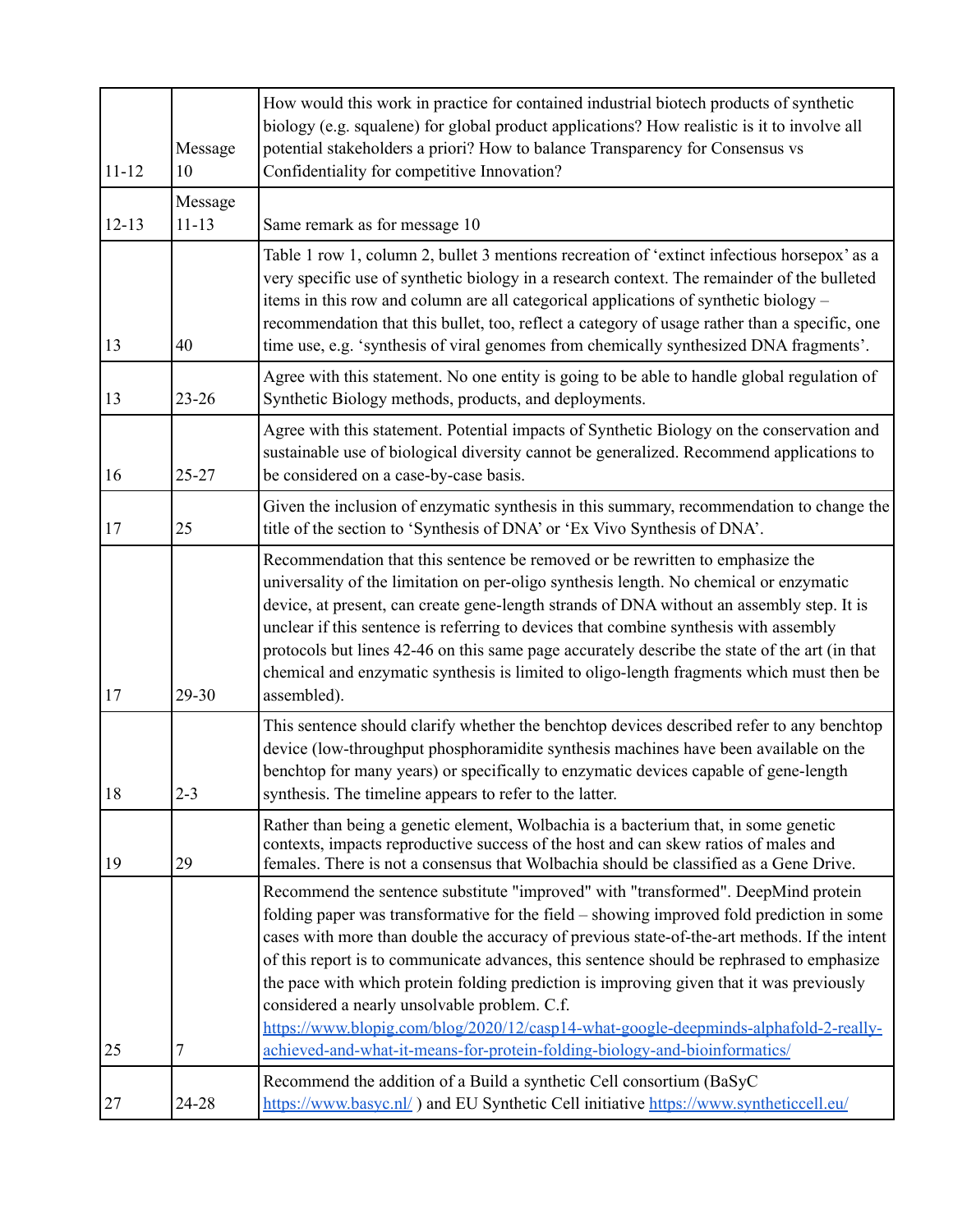| 34             | 34 3.3.1         | Recommend to add synthetic biology-enabled vaccine production (in particular COVID<br>vaccines) to this section                                                                                                                                                                                                                                                                                                                                                                                                                                                                                                                  |
|----------------|------------------|----------------------------------------------------------------------------------------------------------------------------------------------------------------------------------------------------------------------------------------------------------------------------------------------------------------------------------------------------------------------------------------------------------------------------------------------------------------------------------------------------------------------------------------------------------------------------------------------------------------------------------|
| 34             | 34 3.3.1         | Recommend to add enzymes for diverse applications (industrial, detergents, feed, food<br>etc.) considering their significant impact on process footprints.                                                                                                                                                                                                                                                                                                                                                                                                                                                                       |
| 35             | 33-35            | Mango materials uses natural, non-genetically modified microbes. (link)                                                                                                                                                                                                                                                                                                                                                                                                                                                                                                                                                          |
| 35             | 21               | Recommend splitting the examples of Global Bioenergies and LanzaTech as these are<br>fundamentally different. Global Bioenergies approach of fermenting sugar hydrolysates<br>from plant waste (glucose and xylose from wheat straw; e.g.<br>https://www.global-bioenergies.com/first-production-of-isobutene-from-wheat-straw-at-de<br>mo-scale) is distinct from that of LanzaTech. LanzaTech utilizes gasesous substrates which<br>can come from gasified biomass in addition to other sources of waste gases (e.g. industrial<br>off-gas, gasified municipal solid waste), e.g. https://doi.org/10.1016/j.copbio.2020.02.017 |
| 38             | 28               | Recommend the addition of a Build a synthetic Cell consortium (BaSyC<br>https://www.basyc.nl/) and EU Synthetic Cell initiative https://www.syntheticcell.eu/                                                                                                                                                                                                                                                                                                                                                                                                                                                                    |
| 40             | 24               | Recommend addition of Global Alliance of Biofoundries                                                                                                                                                                                                                                                                                                                                                                                                                                                                                                                                                                            |
| 40             | $14 - 15$        | Calysta is neither specialized in algal biofuels nor sold/out of business<br>(https://www.calysta.com). Unaware of any commercial algal biofuels currently on the<br>market as indicated on page 35, lines 17-20. For example, Photanol shifted toward higher<br>value molecules (https://photanol.com)                                                                                                                                                                                                                                                                                                                          |
| Section<br>4.2 | $\boldsymbol{0}$ | Recommend to mention impact of synthetic biology on food/feed processing, waste<br>prevention,(value-chain perspective)                                                                                                                                                                                                                                                                                                                                                                                                                                                                                                          |
| Section<br>4.3 | $\mathbf{0}$     | Recommend to mention impact synthetic biology on industrial enzymes sector with<br>significant impact on sustainability (lowT, low water washing,.)                                                                                                                                                                                                                                                                                                                                                                                                                                                                              |
| 45             | 12               | There is no scientific basis for this statement. Recommend correction.                                                                                                                                                                                                                                                                                                                                                                                                                                                                                                                                                           |
| 45             | 21               | Zhao and Wolt 2017 is mis-cited. The review only acknowledges that there are "concerns"<br>but largely makes the case that technology per se does not increase the likelihood of a<br>deleterious event that goes on to pose a risk to humans, animals or the environment.                                                                                                                                                                                                                                                                                                                                                       |
| 45             | 22               | The discussion of the potential for crop domestication to introduce toxic metabolites into<br>the food supply or environment has no bearing on the role of synthetic biology in<br>agriculture. Recommend clarification or removal.                                                                                                                                                                                                                                                                                                                                                                                              |
| 46             | 25-28            | Apart from new, non-food feedstocks, synthetic biology has already had a significant<br>impact on fuels and chemicals applications still relying on sugar (1, 1.5 G generation of<br>feedstocks), enabling the industry to reduce carbon footprint and to transition to non-food<br>feedstocks.                                                                                                                                                                                                                                                                                                                                  |
| 47             | $5 - 11$         | Recommend to extend this section to cover the many synthetic biology developments in<br>cellular fermentation to produce animal, fish, proteins., in line with 3.3.1 p36.                                                                                                                                                                                                                                                                                                                                                                                                                                                        |
| 47             | Section 5        | Recommend to use same classification (unmanaged-(semi) managed-contained for section<br>5 concerns-chapters to enable better category related information and recommendations                                                                                                                                                                                                                                                                                                                                                                                                                                                    |
| 48             | 5.1.1            | Text describes a conceptual, predictive process, difficult to reconcile with typical<br>disruptive paths of science and innovations. See remark on p11-12 on message 10: how to<br>realize in practice?                                                                                                                                                                                                                                                                                                                                                                                                                          |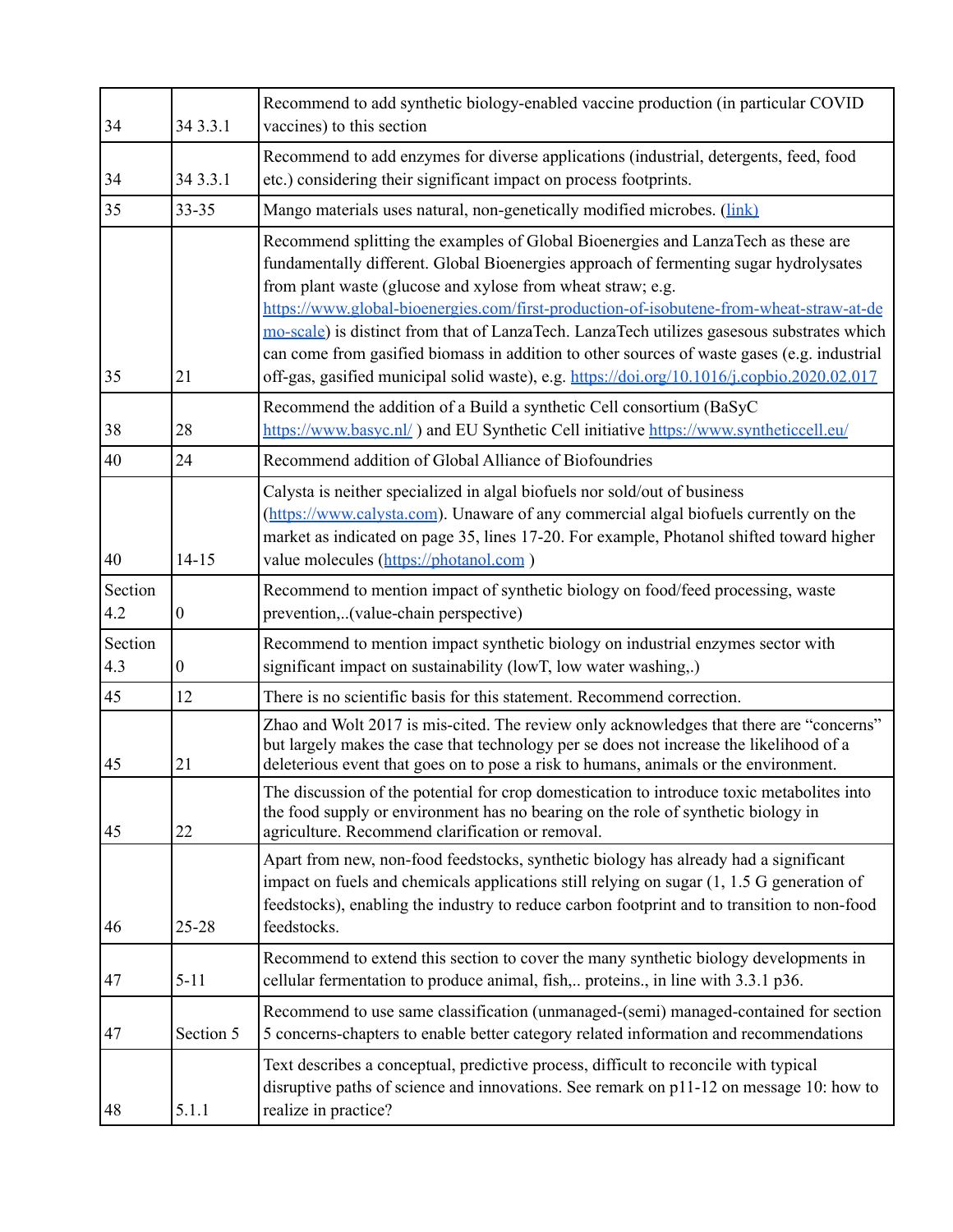| 51 | 42-46     | Important finding and statement with impact for 48 section 5.1.1 remark above                                                                                                                                                                                                                                                                                                                                                                                                                                                                                                                                                                                                                                                     |
|----|-----------|-----------------------------------------------------------------------------------------------------------------------------------------------------------------------------------------------------------------------------------------------------------------------------------------------------------------------------------------------------------------------------------------------------------------------------------------------------------------------------------------------------------------------------------------------------------------------------------------------------------------------------------------------------------------------------------------------------------------------------------|
| 54 | $35 - 36$ | The Mukunda 2009 paper is quoted here without any attempt at contextualizing the<br>difficulty with 'biological weapons customised to attack specific groups' – namely that test<br>and evaluation of such weapons is prohibitively complex, in the sense that narrow targeting<br>requires more a complicated biological system, which in turn increases the need for testing,<br>but given the narrowness of the targeting for the weapon, finding ways to reliably test gets<br>more and more difficult if not impossible. It would be useful for this summary to mention<br>this (massive) limitation to such weapons – the current text risks creating unfounded panic<br>at the likelihood of genetically targeted weapons. |
| 54 | $20 - 24$ | Very important statement, recommend for it to have a more prominent position in<br>document                                                                                                                                                                                                                                                                                                                                                                                                                                                                                                                                                                                                                                       |
|    |           | The cited Koblentz paper does NOT state that 'no country regulates sales of synthetic<br>DNA" – the relevant passage from the Koblentz paper states only that "no country requires"<br>the companies that sell synthetic DNA to prevent "questionable parties" from acquiring<br>materials."                                                                                                                                                                                                                                                                                                                                                                                                                                      |
| 55 | 26        | The United States does regulate the sale of any synthetic DNA that can transfer<br>pathogenicity from agents and toxins on the Select Agent list, c.f.<br>https://www.selectagents.gov/regulations/interpretations/dna.htm. In addition, sequences<br>from listed agents that can 'endow or enhance' pathogenicity require a license for export<br>outside of the United States and 42 other countries in the Australia Group, see<br>https://www.dfat.gov.au/publications/minisite/theaustraliagroupnet/site/en/participants.html<br>and the section on "Genetic Elements and Genetically-modified Organisms" on<br>https://www.dfat.gov.au/publications/minisite/theaustraliagroupnet/site/en/human animal<br>pathogens.html    |
| 55 | 32        | IGSC members do not use "a relatively short list of biological toxins and select agent<br>genomes" – doing so would lead to a high false positive hit rate given homology between<br>pathogens and non-pathogens. Most IGSC members instead align to a very large reference<br>database (often NCBI's nr set of all non-redundant protein sequences) specifically because<br>there is no single source of all regulated individual sequences. Screening systems instead<br>align to a large set of sequences and then summarize findings of uniqueness to controlled<br>pathogens for expert human review and final decision making.                                                                                              |
| 55 | 38-40     | It is unclear what the phrase "cyber-hacking malicious code obfuscation" is intended to<br>mean – nor is it clear what "use a malicious sequence" might mean. This sentence should<br>be rewritten to be clear, concise and specific – suggest: "Depending upon screening<br>implementation, some DNA sequence obfuscation techniques may permit unauthorized<br>access to controlled DNA sequences."                                                                                                                                                                                                                                                                                                                             |
| 55 | 41        | The Puzis et al paper was specific only to conotoxins, extremely short peptides which,<br>while subject to regulatory control, are also encoded for by DNA that is less than the 200<br>bp threshold under 2010 U.S. government guidance to DNA synthesis providers. The Puzis<br>paper was a valuable contribution but it is recommended to contextualize what is meant<br>here by 'toxic peptide' in that the paper did not demonstrate a generalizable exploint in<br>screening systems.                                                                                                                                                                                                                                       |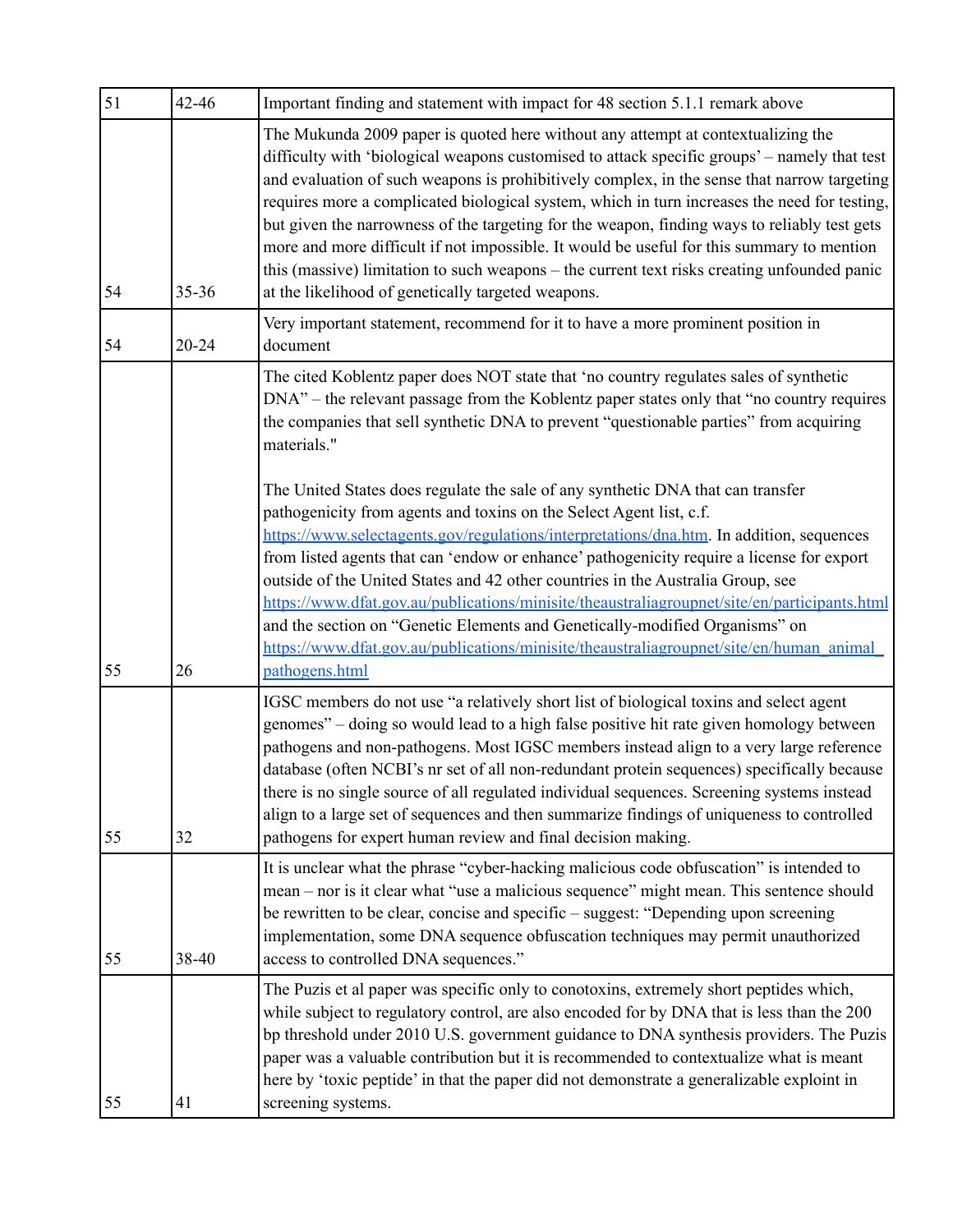| 56                | $2 - 3$          | This sentence rightly affirms that the difficulty of weaponization should not be<br>underestimated, but then makes no statement as to the level of that difficulty – this would<br>leave less-technical audiences unaware of the important difficulties that keep<br>weaponization of biology difficult. Recommend adding a statement here to reinforce<br>awareness that synthetic biology does not make it any easier to package, dry-down, mill,<br>disseminate or persist a biological weapon.                                                                                                                                                            |
|-------------------|------------------|---------------------------------------------------------------------------------------------------------------------------------------------------------------------------------------------------------------------------------------------------------------------------------------------------------------------------------------------------------------------------------------------------------------------------------------------------------------------------------------------------------------------------------------------------------------------------------------------------------------------------------------------------------------|
| 56                | Section 6        | Recommendation to use same classification (unmanaged-(semi) managed-contained for<br>section 6 biosafety concerns-chapters to enable better category related information and<br>recommendations                                                                                                                                                                                                                                                                                                                                                                                                                                                               |
| 65                | Section 7        | Recommendation to use same classification (unmanaged-(semi) managed-contained for<br>section 6 biosafety concerns-chapters to enable better category related information and<br>recommendations                                                                                                                                                                                                                                                                                                                                                                                                                                                               |
| Sections<br>$7-9$ | $\boldsymbol{0}$ | Recommend the inclusion of a section on the regulation of biotechnology in general, how<br>this has adapted through the last several decades, and how it is likely to continue to adapt<br>to take into account whatever "synthetic biology" is. While nominally this is Sections 7-9,<br>we go from a broad introduction to very specific ethical or regulatory issues and without<br>taking into account the large and evolving regulatory climate surrounding, for example,<br>plant genetic engineering, where we seem to have somehow 'grown' a worldwide green<br>revolution over time (https://ourworldindata.org/famine-mortality-over-the-long-run). |
| 65                | 36-38            | This is an important point. It also spurs recall of a point made on page $# 16$ that<br>applications of synthetic biology and deployments of said applications should be<br>considered on a case-by-case basis that include weighing the benefits of the application.                                                                                                                                                                                                                                                                                                                                                                                         |
| 66                | $17-19$          | This approach of exempting organisms from LMO regulations is agreeable. That said,<br>determining the bounds as to what mutations can happen spontaneously may be a tricky<br>grey area. Recommend case-by-case considerations of applications wherein applications<br>that are deemed safe and cover the objectives of the CBD be exempt from LMO<br>regulations.                                                                                                                                                                                                                                                                                            |
| 67                | $15-16$          | The idea that advancements in detection methods are "moot" with regards to policy making<br>is disagreeable. If detection methods and descriptions of synthetic biology become more<br>advanced and refined, it allows for more nuance to be applied to said regulations.<br>Science-based approaches can remove subjectivity of determining if synthetic biology was<br>used and the implications of its deployment. As standards for detection and description<br>advance, so too must the regulations.                                                                                                                                                     |
| 67                | $43 - 46$        | The CBD and its Protocols may serve a vital role in international governance of gene<br>drives and other synthetic biology applications. That said, these lines give one pause that<br>the CBD may advocate for it being the sole body in determining regulations and<br>enforcement of these applications. This would be contrary to other points in the document<br>that no one entity is going to be able to handle global regulation of synthetic biology<br>methods, products, and deployments.                                                                                                                                                          |
| 69                | $12 - 14$        | Agree with this emphasis from the National Academies of Sciences Engineering and<br>Medicine. Innovation often outpaces regulatory space. Regulatory systems must be able to<br>rapidly (and appropriately) respond to new technologies in order to enable deployment                                                                                                                                                                                                                                                                                                                                                                                         |
| 69                | $21 - 30$        | Important conclusion.                                                                                                                                                                                                                                                                                                                                                                                                                                                                                                                                                                                                                                         |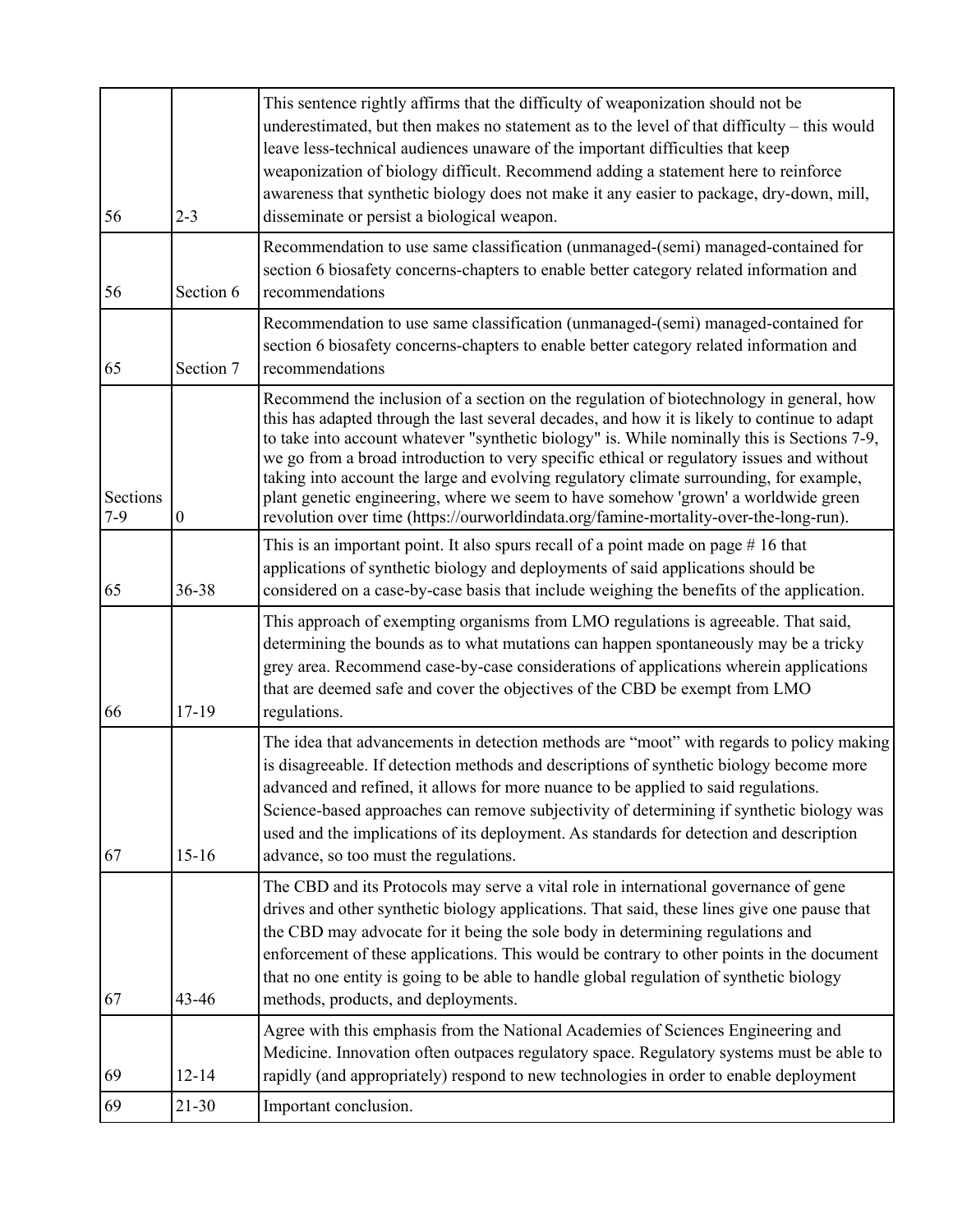| 71               | 13-24            | Important line which raises questions on why the involvement of the science community is<br>so limited? What is proposed to have better engagement?                                                                                                                                                                                                                                                                                                                                                                                                                                                                                                                                                                                                                                                                                                                                |
|------------------|------------------|------------------------------------------------------------------------------------------------------------------------------------------------------------------------------------------------------------------------------------------------------------------------------------------------------------------------------------------------------------------------------------------------------------------------------------------------------------------------------------------------------------------------------------------------------------------------------------------------------------------------------------------------------------------------------------------------------------------------------------------------------------------------------------------------------------------------------------------------------------------------------------|
| 72               | $2 - 6$          | These consortia (e.g. IGSC and EBRC) encourage standard behaviours amongst large<br>numbers of relevant parties, spanning government, academia, and industry. These parties<br>help steer the consortia and show encouraging adoption of norms. These do not replace<br>government and international regulations and oversight, but they can provide solid<br>groundwork from which regulations and oversight can be developed.                                                                                                                                                                                                                                                                                                                                                                                                                                                    |
| 72               | 34               | Importance and impact of IP on investments and actual developments should have more<br>prominent recognition than few lines on p74 3-7. Section 7, especially 7.4 reflects mostly<br>on concerns of the past 20 years that did not materialize, with limited attention for recent<br>developments in the report update period.                                                                                                                                                                                                                                                                                                                                                                                                                                                                                                                                                     |
|                  |                  | This is an important consideration. Companies require some form of IP protection in order<br>to survive and bring technologies to market.                                                                                                                                                                                                                                                                                                                                                                                                                                                                                                                                                                                                                                                                                                                                          |
| 74               | $3 - 7$          | More broadly, can both of the models review in section 7.4 coexist? (both IP protection<br>models as well as the BioBrick approach)                                                                                                                                                                                                                                                                                                                                                                                                                                                                                                                                                                                                                                                                                                                                                |
| Section<br>8.1.5 | $\boldsymbol{0}$ | The definition of "genetic material" is unclear as to whether it refers to exact sequences<br>identified in a genome of a given source only, or includes modified sequences (e.g. codon<br>optimization for heterologous gene expression in non-native host). The extent of regulation<br>is dependent on the clarity of this definition. A scenario in which DSI that are variants of<br>source genetic material not be restricted by ABS in the CBD is recommended. Further,<br>inclusion of digital information is considered a major concern, due to lack of transparency<br>(definition of derivatives, origin/uniqueness of digital sequence information in databases),<br>that will lead to confusion, require significant resources both from researchers and<br>regulators and hamper innovation. The isoprene example in section 8.4.3 is interesting in<br>that regard. |
| 78               | 24               | Though initially opposed to situations where benefit sharing is set up based on the source<br>of a genetic sequence, restricting access to DSI would significantly hamper innovation.                                                                                                                                                                                                                                                                                                                                                                                                                                                                                                                                                                                                                                                                                              |
| 79               | $21 - 25$        | These considerations have the potential to become contentious. Defining the limits of ABS<br>for the products from synthetic biology stemming from given genetic resources must be<br>clear. Given the potential complexity, it is recommended that directly involved parties<br>come to agreements where possible.                                                                                                                                                                                                                                                                                                                                                                                                                                                                                                                                                                |
| 85               | $11 - 13$        | Recommendation for this to remain the norm going forward (many countries opting not to<br>apply Cartagena Protocol to naked DNA and constituent parts because they are considered<br>to be components rather than products of LMOs)                                                                                                                                                                                                                                                                                                                                                                                                                                                                                                                                                                                                                                                |
| 107              | 27-29            | Agree with this opinion. Now, 10 years later, with a multitude of synthetic biology projects<br>this opinion on safety risks and governance is still valid.                                                                                                                                                                                                                                                                                                                                                                                                                                                                                                                                                                                                                                                                                                                        |
| 131              | 42-44            | This would be a very unfortunate outlook/outcome in the context of pressing global<br>challenges and potential of synthetic biology to address these in a disruptive manner. CBD<br>should enable critical, constructive debate leading to reasonable implementable practices at<br>short notice.                                                                                                                                                                                                                                                                                                                                                                                                                                                                                                                                                                                  |